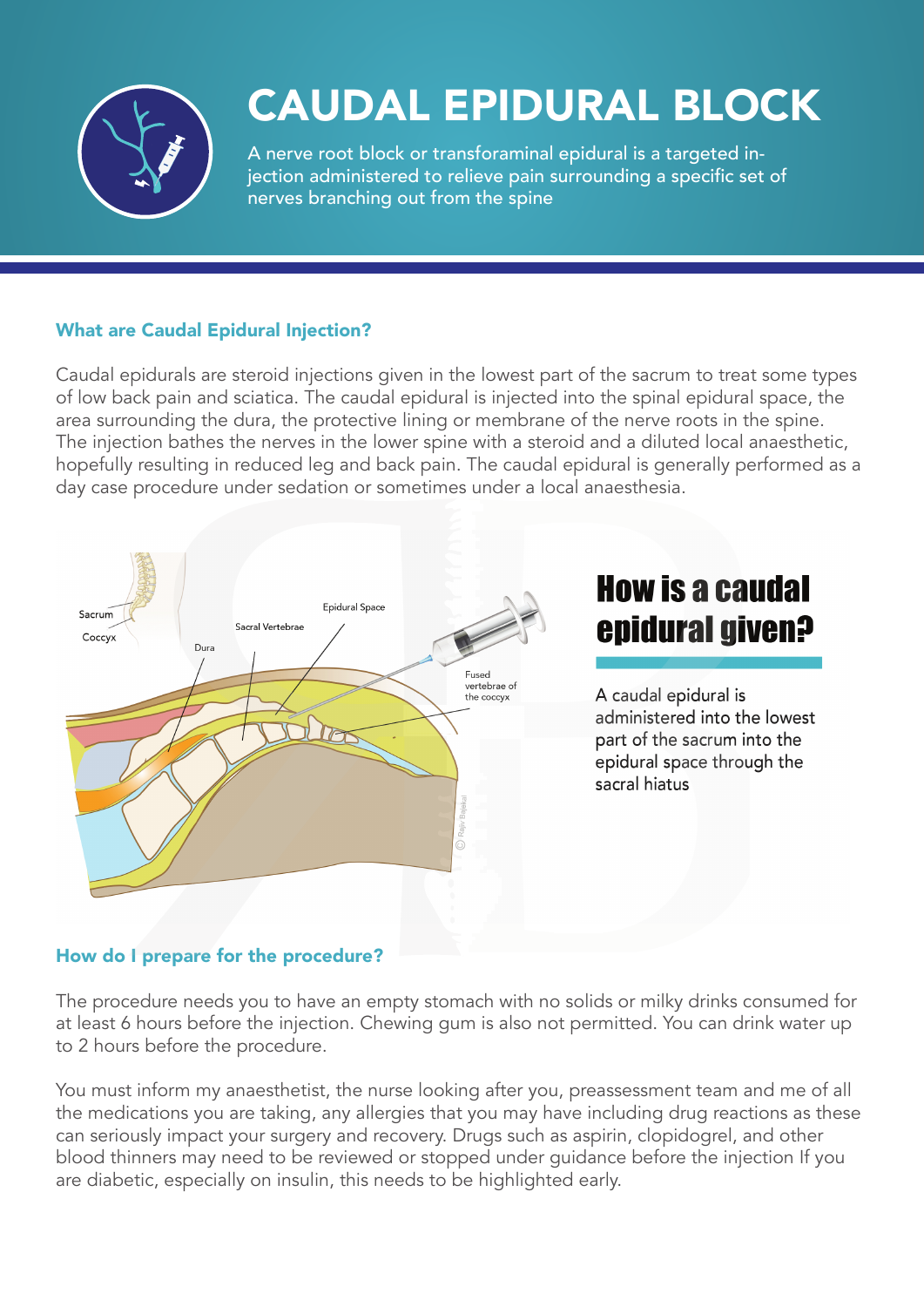### What should I expect when I come into the hospital?

You will be taken to your room or ward and be asked to change into a hospital issue gown. Your temperature, blood pressure and pulse are recorded, and I will see you before the procedure in case you have any further questions and to ask you to sign the consent forms. If the procedure is to be done under sedation, you will meet my anaesthetist.



# **X-ray showing a** caudal epidural **being administered**

The injection is administered into the epidural space around the dura as shown in this x-ray picture

#### What does the procedure involve?

I do this procedure under sedation and sometimes with just a local anaesthetic. You will have a cannula inserted into your vein to give you a dose of sedation to make you comfortable if your procedure is being done under sedation. I will sterilize and numb an area of skin on the lower back, just above their buttocks, with a local anaesthetic. I will then use a fluoroscopic x-ray to insert a thin needle into your back, just above your tailbone. First, a dye is injected to confirm that the needle has reached into the caudal space. Once verified, I will inject a mixture of some saline, a numbing agent- local anaesthetic (lignocaine) and a steroid (Kenalog). The steroid reduces pain by working as a potent anti-inflammatory agent. The medicines then spread in the epidural and caudal spaces, hopefully reducing nerve inflammation and pain. The caudal epidural is generally performed as a day case procedure needing patients to check-in for a few hours.

#### What are the risks of a caudal epidural?

As with any procedure, there are some risks. There may be mild discomfort associated with having an injection. Although unlikely, the injection may sometimes cause a temporary flare of back or leg pain, and some people also experience pins and needles in their legs. Occasionally you may experience redness of your face which could last a day. This is thought to be due to a preservative in the steroid. Women sometimes report some irregularities in their periods for a couple of cycles.

### What happens after a caudal epidural injection?

You will be taken to a recovery area where your vital signs are taken to make sure you are well enough to return to the ward. You are required to pass urine before being allowed to go home.